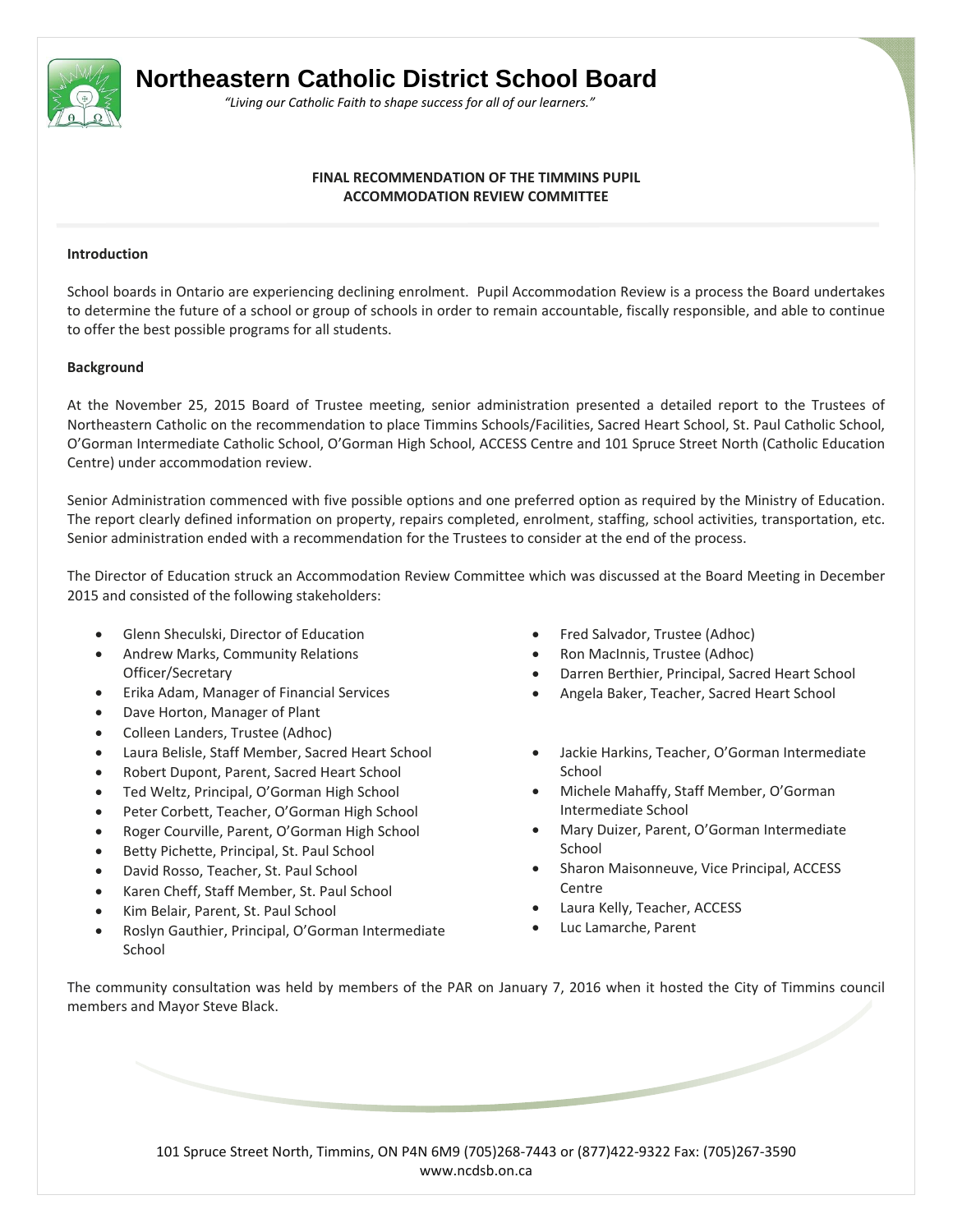At the first committee meeting of the PAR in January, the initial staff report was presented as were changes in the policies of the board and procedures on conducting an accommodation review.

The committee received all the information that was presented by Senior Administration to the Board in November 2015 along with possible options. The committee was presented with all pertinent documents necessary to proceed.

#### **First Public Meeting – Monday, January 25, 2016**

The first public consultation was held at St. Paul Catholic School at 6:30 p.m. There were 22 members of the public in attendance. The Director opened with a prayer and introduction of the PAR committee members. There was a power point presentation that reviewed the PAR including the original board motion, the mandate of the committee, PAR terms of reference, communication protocols, Northeastern Catholic District School Boards' Guiding Principles, Vision and Mission statements, Belief and Value statements.

It was noted that five options were included in the initial staff report and all relevant information was shared. The public was advised that no preconceived ideas or solutions have been defined. The PAR recommendations will come out of the process and be presented to the Board of Trustees. The importance of public participation and feedback was stressed at the outset and that all meetings were open to the public.

An overview of meeting dates were outlined and how individuals could provide feedback to the working committee, either through hand written submissions on Feedback Forms provided, online at www.ncdsb.on.ca anytime or by contacting Andrew Marks, Community Relations Officer/Secretary of the PAR Committee.

There were questions/concerns asked and answered at this meeting including why St. Joseph School was not a part of the PAR. The reason is it falls outside the boundaries and receives funds that allow it to be supported (10km or greater from another school).

#### **Second Public Meeting – Wednesday, February 17, 2016**

The second public meeting was held at Sacred Heart School at 6:30 p.m. There were approximately 47 public in attendance at this meeting. A power point was presented that reviewed five options along with the preferred (as per MOE) and the majority containing School Information Profile data.

There were questions/concerns from the public, one notably being concerns around super schools and dual track. It was noted that options do not include a "super school" as enrolment in a super school is upwards of 500. For the most part, students enrolled in French Immersion in our Board are currently in dual track. St. Paul and Sacred Heart schools are both single track English and French Immersion respectively.

The public was again reminded how important feedback is and given dates and times of upcoming meetings.

#### **Third Public Meeting – Tuesday, March 22, 2016**

The third public meeting was held at O'Gorman Intermediate Catholic School at 6:30 p.m. There were approximately 17 members of the public present.

> 101 Spruce Street North, Timmins, ON P4N 6M9 (705)268‐7443 or (877)422‐9322 Fax: (705)267‐3590 www.ncdsb.on.ca